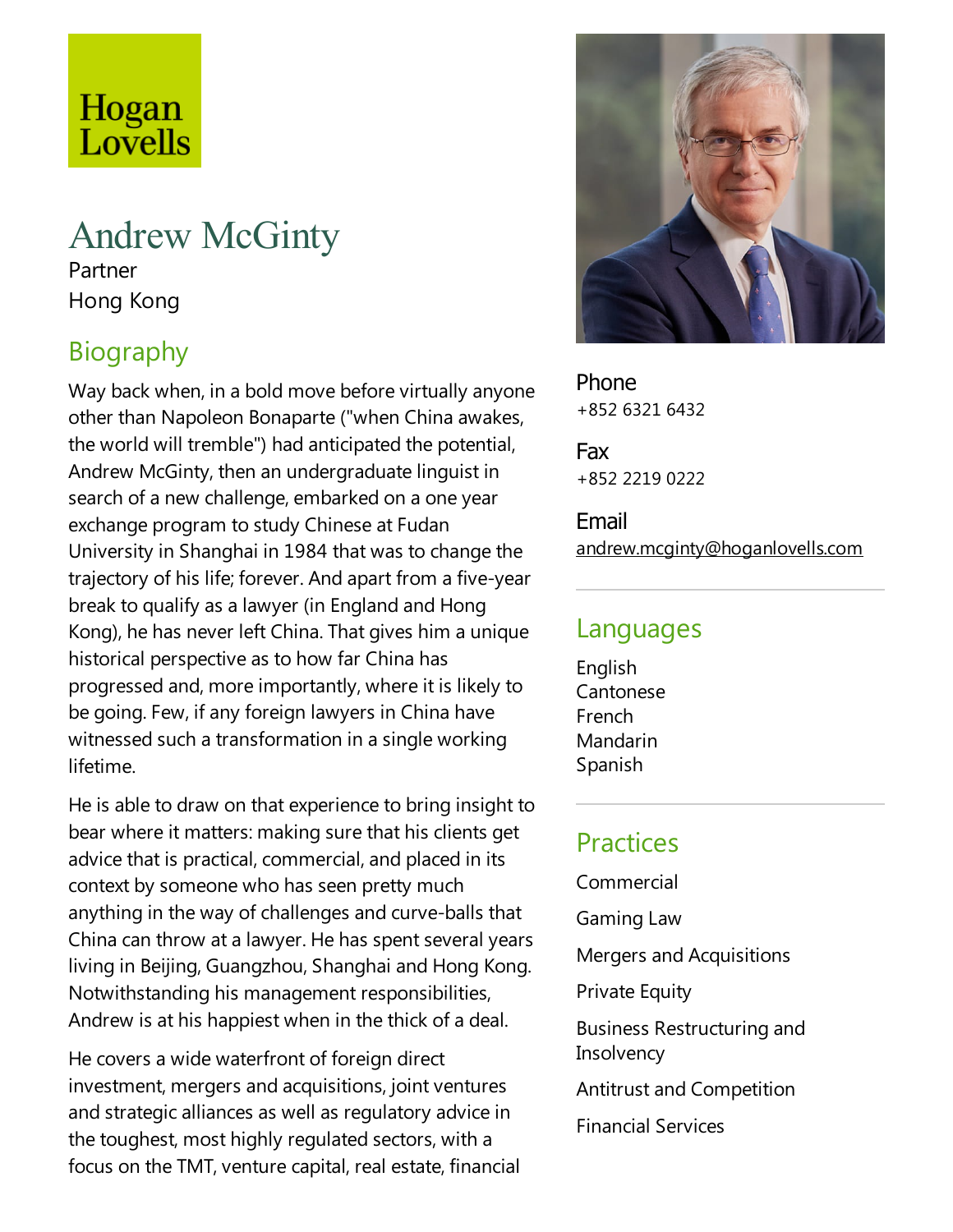institutions, life sciences, and insurance sectors, but has handled just about everything in between. A transplanted Londoner, but proud of his roots as a linguist-turned-lawyer, Andrew works day-to-day in an unusual combination of French, Mandarin, Cantonese, and Spanish.

### Representative experience

Advising on the sale of 100% of the equity interests in H.C. Starck China to Advent and Carlyle.

Advising KPMG as the receivers appointed by Danone S.A. in the high profile dispute with Wahaha.

Advising venture capital arm of leading chipmaker on various venture capital financing investments relating to China.

Advising household name consumer electronics designer and manufacturer on regulatory issues relating to bringing its key products to the China market.

Advising ExxonMobil on AML issues in relation to its commercial agreements relating to China.

Advising leading European-based industrial goods manufacturer on two merger control filings post the AML including drafting the filing documents in conjunction with local counsel.

### Awards and rankings

- **TMT: Telecommunications & Broadcasting -**International Firm(China), Chambers Asia-Pacific, 2018
- Corporate and M&A-Foreign firms (China), Legal <sup>500</sup> Asia Pacific, 2018
- Corporate and M&A(China), Chambers Asia, 2017
- **TMT:** Telecommunications & Broadcasting(China), Chambers Global, 2017
- Real Estate and Construction(China), Legal 500 Asia Pacific, 2017
- Real Estate (China), Chambers Asia, 2017

Corporate Governanceand Public Company Representation

Capital Markets

Securities and Public Company Advisory

#### Industries

Life Sciences and Health Care Technology and Telecoms Financial Institutions Real Estate Private Capital

#### Areas of focus

- Corporate Occupiers
- Product Compliance
- Real Estate Development
- Real Estate Investment

**Exits** 

Management Teams

Buy Outs

Debtor Representation in Restructurings and Insolvencies

Bolt-ons

Creditor Representation in Restructurings and Insolvencies

Carve-outs, Spin-offs,and Split-offs

Cross-border Mergers and Acquisitions

Hogan Lovells China Desk

## Education and admissions